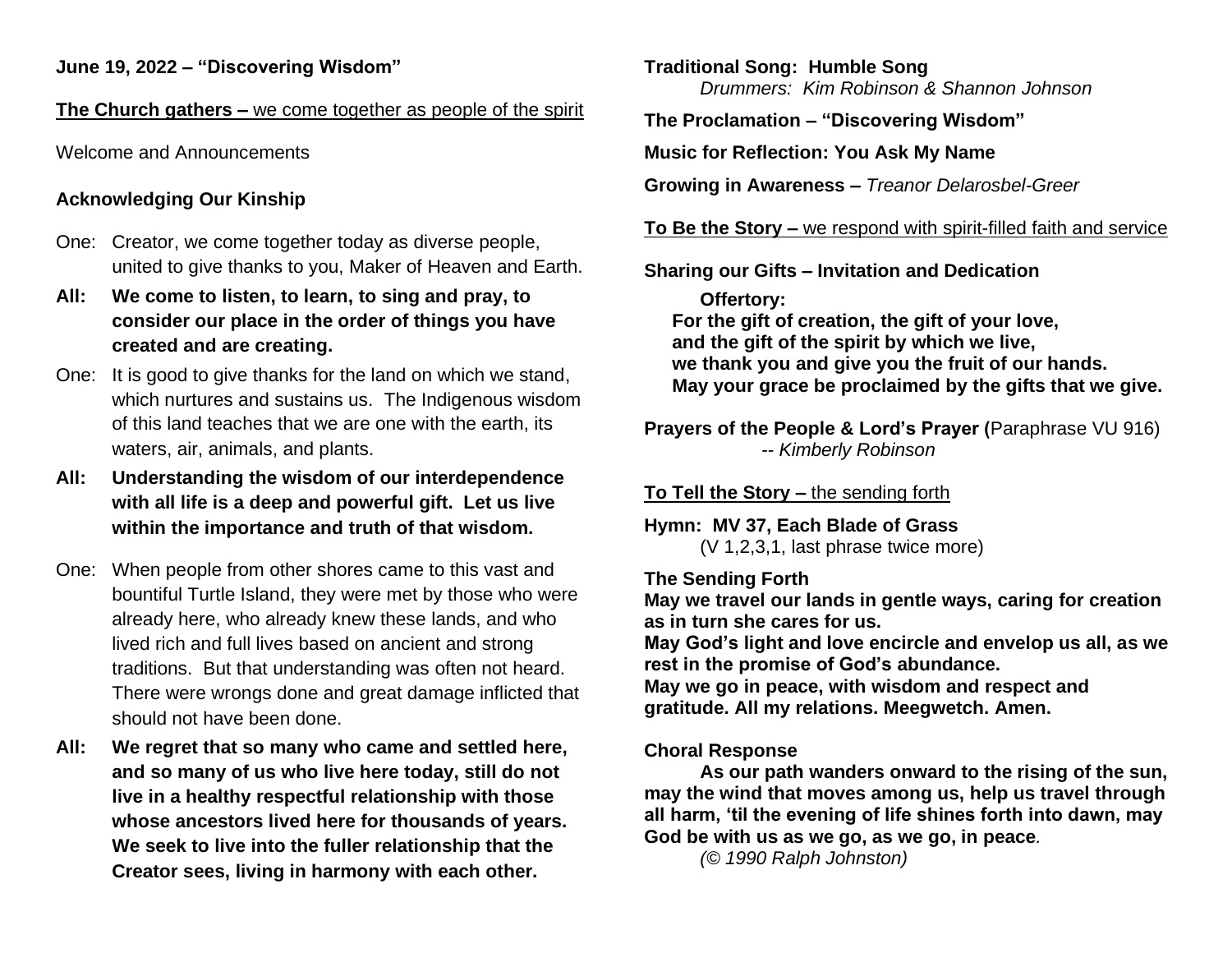#### **Our Mission Statement**

**St Andrew's is an inclusive and affirming Christian Community of faith, worshipping God and serving others. Inspired by Holy Scripture and guided by tradition, reason and experience, we share the ministry of Jesus Christ by nurturing spiritual growth, caring for creation and being with those in need.**

#### **Worship Leadership Team for this Sunday**

**Liturgist and Reflector: Liz Brownlee Video production: Derek Stott Projection & Images: Kimberly Delarosbel Director of Music: Ralph Johnston Choir: Marg Fleming, Liz Brownlee, Sheila O'Brien, Karen Gooch, Derek Stott, Stuart Bailey**

> **St. Andrew's United Church 399 Cassells St. North Bay, ON, P1B 3Z4 Ph: 705-472-7680 Email: [standrewschurch@cogeco.net](mailto:standrewschurch@cogeco.ca)**

**Website: <https://standrews-northbay.ca/>**



# Worship at St. Andrew's "Discovering Wisdom"



Sunday June 19, 2022 Indigenous Awareness Day